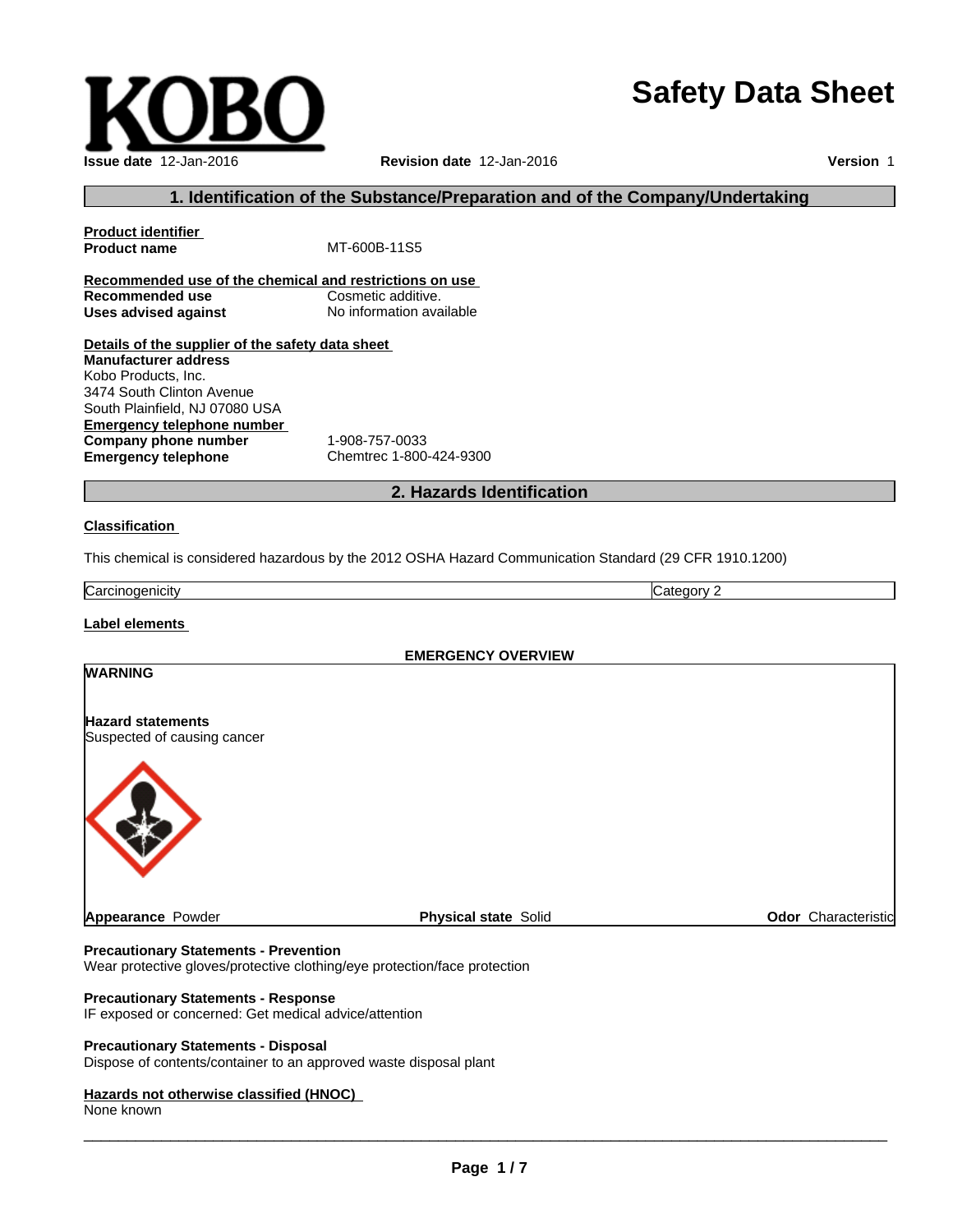## **Other Information**

No information available

## **3. Composition/information on Ingredients**

| <b>Chemical Name</b>               | <b>CAS No</b>                 | Weight-%            |
|------------------------------------|-------------------------------|---------------------|
| Titanium.<br>Dioxide               | $\sim$<br>3463-67             | )-97.0<br>93.0      |
| .<br>⊺riethox∨caprv<br>rvivisilane | $\overline{ }$<br>2943<br>75- | )-6.0<br><b>T.U</b> |

|                                                             | 4. First aid measures                                                                                      |
|-------------------------------------------------------------|------------------------------------------------------------------------------------------------------------|
| <b>First aid measures</b>                                   |                                                                                                            |
| <b>General advice</b>                                       | If symptoms persist, call a physician.                                                                     |
| Eye contact                                                 | Rinse immediately with plenty of water, also under the eyelids, for at least 15 minutes.                   |
| <b>Skin contact</b>                                         | Wash off immediately with soap and plenty of water while removing all contaminated<br>clothes and shoes.   |
| <b>Inhalation</b>                                           | Remove to fresh air. If breathing is irregular or stopped, administer artificial respiration.              |
| Ingestion                                                   | If swallowed, do not induce vomiting: seek medical advice immediately and show this<br>container or label. |
| Self-protection of the first aider                          | Use personal protective equipment as required.                                                             |
| Most important symptoms and effects, both acute and delayed |                                                                                                            |
| <b>Symptoms</b>                                             | No known effects under normal use conditions.                                                              |
|                                                             | Indication of any immediate medical attention and special treatment needed                                 |
| Note to physicians                                          | Effects of exposure (inhalation, ingestion or skin contact) to substance may be delayed.                   |

# **5. Fire-fighting measures**

#### **Suitable extinguishing media**

Use extinguishing measures that are appropriate to local circumstances and the surrounding environment.

**Unsuitable extinguishing media** No information available.

**Specific hazards arising from the chemical** None in particular.

**Explosion data Sensitivity to mechanical impact** None. **Sensitivity to static discharge** None.

**Protective equipment and precautions for firefighters**

Use personal protective equipment as required.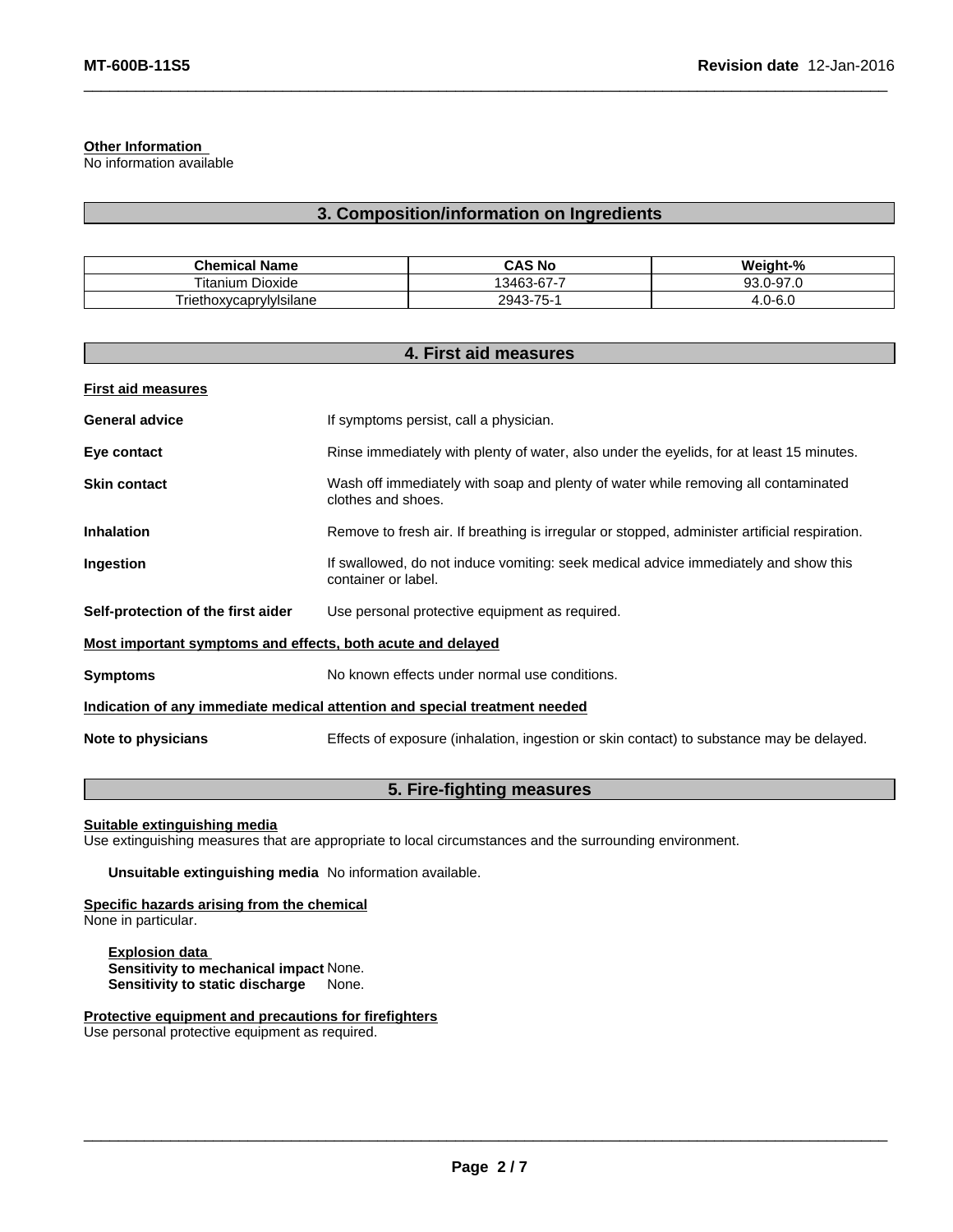## **6. Accidental release measures**

## **Personal precautions, protective equipment and emergency procedures**

| <b>Personal precautions</b>                          | Use personal protective equipment as required. Avoid contact with eyes. Wash thoroughly<br>after handling. |
|------------------------------------------------------|------------------------------------------------------------------------------------------------------------|
| For emergency responders                             | Use personal protective equipment as required.                                                             |
| <b>Environmental precautions</b>                     | Collect spillage. Do not allow into any sewer, on the ground or into any body of water.                    |
| Methods and material for containment and cleaning up |                                                                                                            |
| <b>Methods for containment</b>                       | Prevent further leakage or spillage if safe to do so.                                                      |
| Methods for cleaning up                              | Avoid creating dust. Sweep up and shovel into suitable containers for disposal.                            |
| Prevention of secondary hazards                      | Clean contaminated objects and areas thoroughly observing environmental regulations.                       |

| 7. Handling and Storage                                      |                                                                                                                      |  |
|--------------------------------------------------------------|----------------------------------------------------------------------------------------------------------------------|--|
| Precautions for safe handling                                |                                                                                                                      |  |
| Advice on safe handling                                      | Use personal protective equipment as required. Use only in well-ventilated areas. Wash<br>thoroughly after handling. |  |
| Conditions for safe storage, including any incompatibilities |                                                                                                                      |  |
| <b>Storage conditions</b>                                    | Keep container tightly closed in a dry and well-ventilated place. Store at ambient conditions.                       |  |
| Incompatible materials                                       | Strong oxidizing agents. Strong acids.                                                                               |  |

# **8. Exposure Controls/Personal Protection**

## **Control parameters**

## **Exposure guidelines**

| <b>Chemical Name</b>                  | ACGIH TLV                | OSHA PEL                                                                    | <b>NIOSH IDLH</b>            |
|---------------------------------------|--------------------------|-----------------------------------------------------------------------------|------------------------------|
| <b>Titanium Dioxide</b><br>13463-67-7 | TWA: $10 \text{ mg/m}^3$ | TWA: 15 mg/m $^3$<br>total dust<br>(vacated) TWA: $10 \text{ ma/m}^3$ total | IDLH: 5000 mg/m <sup>3</sup> |
|                                       |                          | dust                                                                        |                              |

## **Appropriate engineering controls**

**Engineering controls** Ensure adequate ventilation, especially in confined areas.

## **Individual protection measures, such as personal protective equipment**

| <b>Eye/face protection</b>     | Wear safety glasses with side shields (or goggles).                                                                |
|--------------------------------|--------------------------------------------------------------------------------------------------------------------|
| Skin and body protection       | Wear protective gloves and protective clothing.                                                                    |
| <b>Respiratory protection</b>  | In case of insufficient ventilation, wear suitable respiratory equipment.                                          |
| General hygiene considerations | Handle in accordance with good industrial hygiene and safety practice. Wash contaminated<br>clothing before reuse. |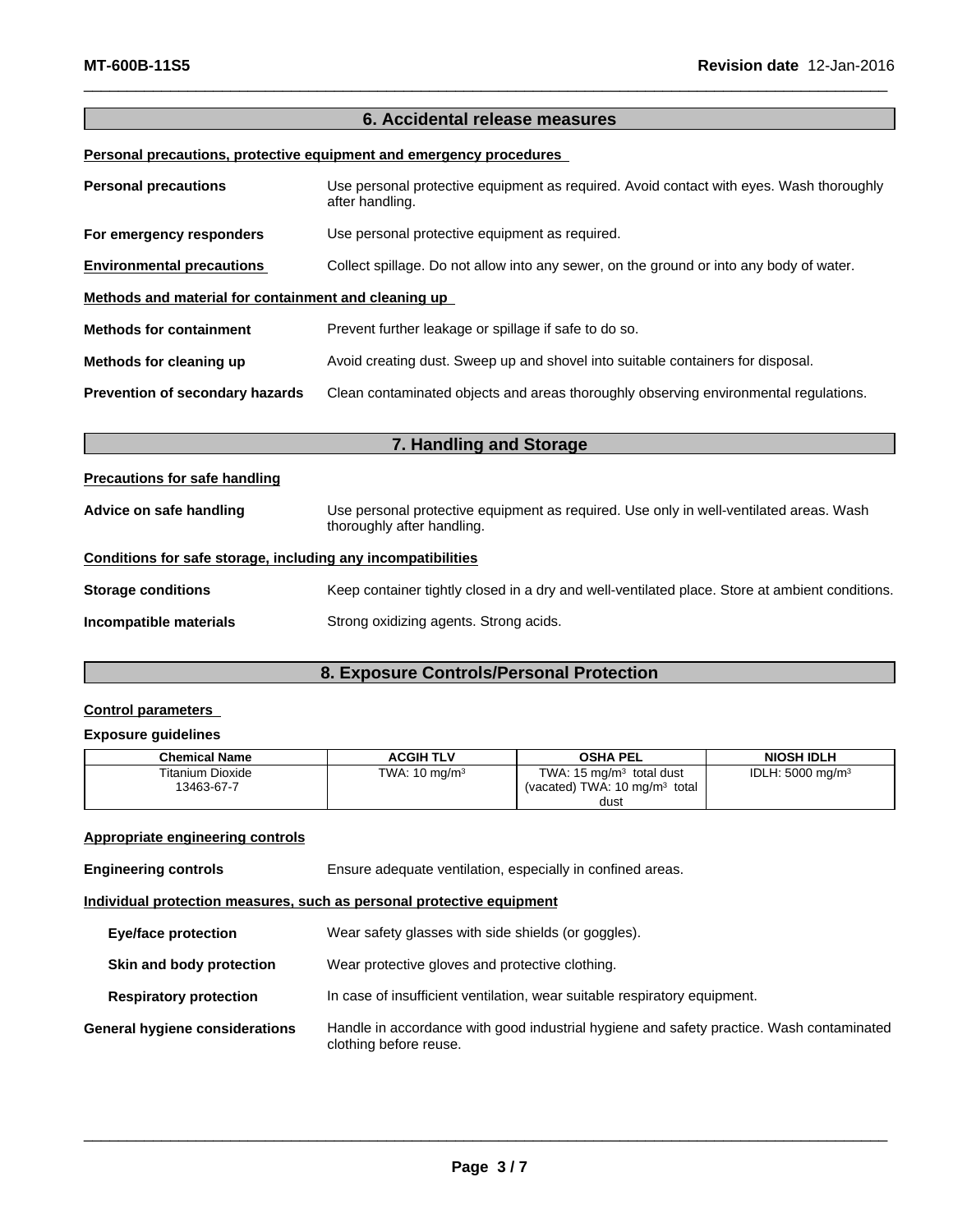## **9. Physical and Chemical Properties**

## **Information on basic physical and chemical properties**

| <b>Physical state</b><br>Appearance | Solid<br>Powder          | Odor                     | Characteristic           |
|-------------------------------------|--------------------------|--------------------------|--------------------------|
| Color                               | White                    | <b>Odor threshold</b>    | No information available |
|                                     |                          |                          |                          |
| <b>Property</b>                     | <b>Values</b>            | Remarks •                |                          |
| рH                                  |                          | No information available |                          |
| Melting point/freezing point        |                          | No information available |                          |
| Boiling point / boiling range       |                          | No information available |                          |
| <b>Flash point</b>                  |                          | No information available |                          |
| <b>Evaporation rate</b>             |                          | No information available |                          |
| Flammability (solid, gas)           |                          | No information available |                          |
| <b>Flammability limit in air</b>    |                          |                          |                          |
| <b>Upper flammability limit</b>     |                          | No information available |                          |
| Lower flammability limit            |                          | No information available |                          |
| Vapor pressure                      |                          | No information available |                          |
| Vapor density                       |                          | No information available |                          |
| <b>Specific gravity</b>             |                          | No information available |                          |
| <b>Water solubility</b>             | Insoluble in water       |                          |                          |
| Solubility in other solvents        |                          | No information available |                          |
| <b>Partition coefficient</b>        |                          | No information available |                          |
| <b>Autoignition temperature</b>     |                          | No information available |                          |
| <b>Decomposition temperature</b>    |                          | No information available |                          |
| <b>Kinematic viscosity</b>          |                          | No information available |                          |
| <b>Dynamic viscosity</b>            |                          | No information available |                          |
| <b>Explosive properties</b>         |                          | No information available |                          |
| <b>Oxidizing properties</b>         |                          | No information available |                          |
| <b>Other Information</b>            |                          |                          |                          |
| Softening point                     | No information available |                          |                          |
| <b>Molecular weight</b>             | No information available |                          |                          |
| VOC content (%)                     | No information available |                          |                          |
| <b>Density</b>                      | No information available |                          |                          |
| <b>Bulk density</b>                 | No information available |                          |                          |

## **10. Stability and Reactivity**

**Reactivity<br>No data available<br>Chemical stability** No data available

Stable under normal conditions.

# **Possibility of hazardous reactions**

None under normal processing.

**Hazardous polymerization** Hazardous polymerization does not occur.

**Conditions to avoid** None known.

**Incompatible materials** Strong oxidizing agents. Strong acids.

## **Hazardous decomposition products**

None under normal use conditions.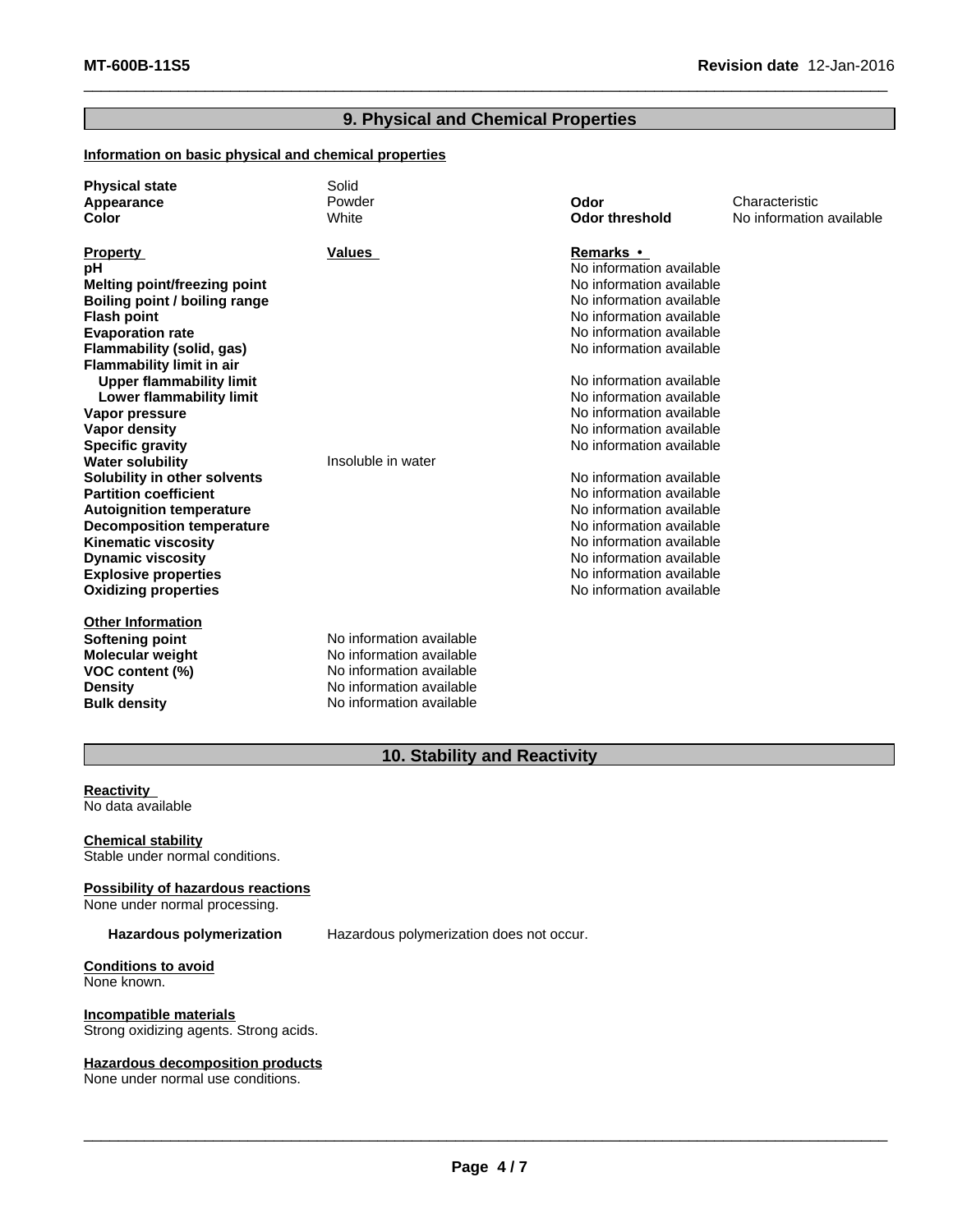## **11. Toxicological Information**

## **Information on likely routes of exposure**

#### **Product information**

| <b>Inhalation</b>   | No data available. |
|---------------------|--------------------|
| Eye contact         | No data available. |
| <b>Skin contact</b> | No data available. |
| Ingestion           | No data available. |

#### **Component information**

| <b>Chemical Name</b>                   | Oral LD50                | Dermal LD50                | <b>Inhalation LC50</b> |
|----------------------------------------|--------------------------|----------------------------|------------------------|
| <b>Titanium Dioxide</b><br>13463-67-7  | > 10000 mg/kg (Rat)      |                            |                        |
| Triethoxycaprylylsilane<br>  2943-75-1 | $= 10060 \mu L/kg$ (Rat) | (Rabbit)<br>= 5910 µL/kg ( |                        |

#### **Information on toxicological effects**

**Symptoms** No information available.

## **Delayed and immediate effects as well as chronic effects from short and long-term exposure**

| <b>Skin corrosion/irritation</b>  | No information available.                                                                |
|-----------------------------------|------------------------------------------------------------------------------------------|
| Serious eye damage/eye irritation | No information available.                                                                |
| <b>Irritation</b>                 | No information available.                                                                |
| Corrosivity                       | No information available.                                                                |
| <b>Sensitization</b>              | No information available.                                                                |
| Germ cell mutagenicity            | No information available.                                                                |
| Carcinogenicity                   | This product contains one or more substances which are classified by IARC as             |
|                                   | carcinogenic to humans (Group I), probably carcinogenic to humans (Group 2A) or possibly |
|                                   | carcinogenic to humans (Group 2B).                                                       |

| <b>Chemical</b><br>. .<br>∣ Name | <b>ACGIH</b> | <b>IARC</b> | NITI<br>IV. | $\sim$ u<br>שרט |
|----------------------------------|--------------|-------------|-------------|-----------------|
| Titanium Dioxide                 |              | Group 2B    |             |                 |
| 13463-67-7                       |              |             |             |                 |

*IARC (International Agency for Research on Cancer)*

*Group 2B - Possibly Carcinogenic to Humans*

*OSHA (Occupational Safety and Health Administration of the US Department of Labor)*

*X - Present* No information available.<br>No information available. **STOT** - single exposure<br> **STOT** - repeated exposure<br>
No information available. **STOT** - repeated exposure **Aspiration hazard** No information available.

## **12. Ecological Information**

#### **Ecotoxicity**  None known

**Persistence and degradability** No information available.

#### **Bioaccumulation**

No information available.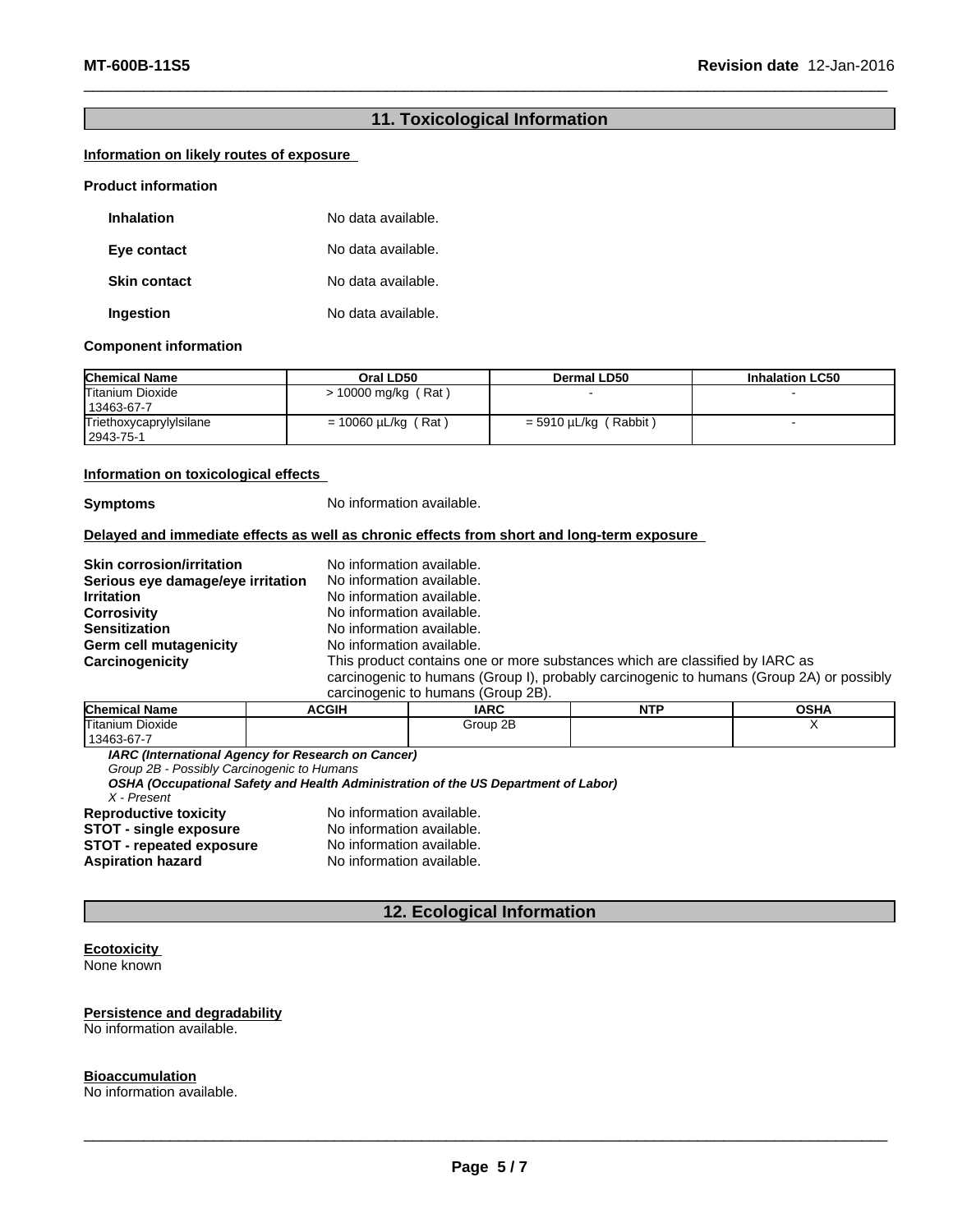**Other adverse effects** No information available

| <b>13. Disposal Considerations</b> |                                                                                                        |  |
|------------------------------------|--------------------------------------------------------------------------------------------------------|--|
| Waste treatment methods            |                                                                                                        |  |
| <b>Disposal of wastes</b>          | Disposal should be in accordance with applicable regional, national and local laws and<br>regulations. |  |
| Contaminated packaging             | Disposal should be in accordance with applicable regional, national and local laws and<br>regulations. |  |

|             | <b>14. Transport Information</b> |  |
|-------------|----------------------------------|--|
| <b>DOT</b>  | Not regulated                    |  |
| ICAO (air)  | Not regulated                    |  |
| <b>IATA</b> | Not regulated                    |  |
| <b>IMDG</b> | Not regulated                    |  |
| RID         | Not regulated                    |  |
| <b>ADR</b>  | Not regulated                    |  |

## **15. Regulatory information**

| <b>International inventories</b> |          |  |
|----------------------------------|----------|--|
| TSCA                             | Complies |  |
| <b>DSL/NDSL</b>                  | Complies |  |
| <b>EINECS/ELINCS</b>             | Complies |  |
| <b>ENCS</b>                      | Complies |  |
| <b>IECSC</b>                     | Complies |  |
| KECL                             | Complies |  |
| <b>PICCS</b>                     | Complies |  |
| AICS                             | Complies |  |

 **Legend:** 

 **TSCA** - United States Toxic Substances Control Act Section 8(b) Inventory

 **DSL/NDSL** - Canadian Domestic Substances List/Non-Domestic Substances List

 **EINECS/ELINCS** - European Inventory of Existing Chemical Substances/European List of Notified Chemical Substances

 **ENCS** - Japan Existing and New Chemical Substances

 **IECSC** - China Inventory of Existing Chemical Substances

 **KECL** - Korean Existing and Evaluated Chemical Substances

 **PICCS** - Philippines Inventory of Chemicals and Chemical Substances

 **AICS** - Australian Inventory of Chemical Substances

## **US Federal Regulations**

### **SARA 313**

Section 313 of Title III of the Superfund Amendments and Reauthorization Act of 1986 (SARA). This product does not contain any chemicals which are subject to the reporting requirements of the Act and Title 40 of the Code of Federal Regulations, Part 372